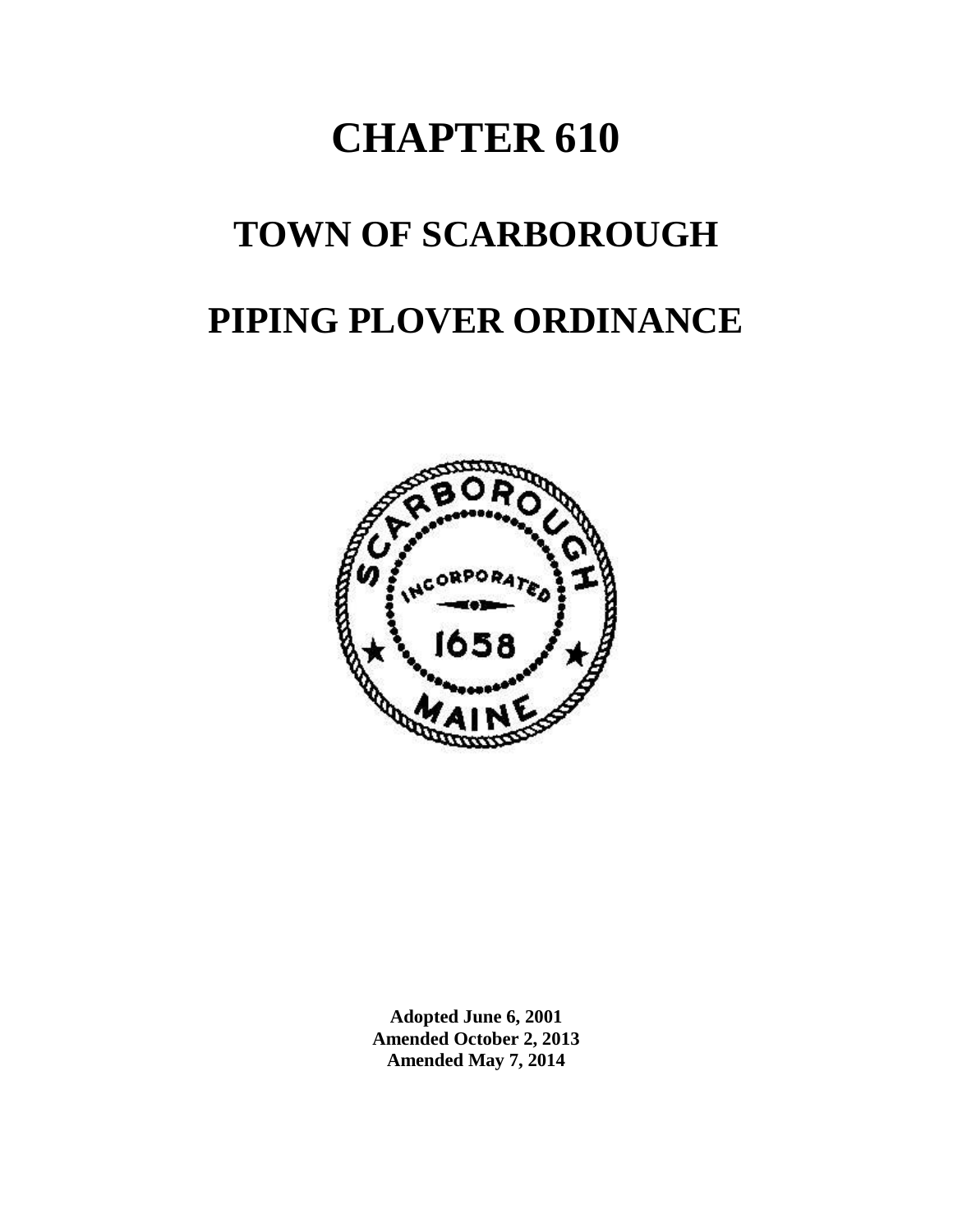### **TABLE OF CONTENTS**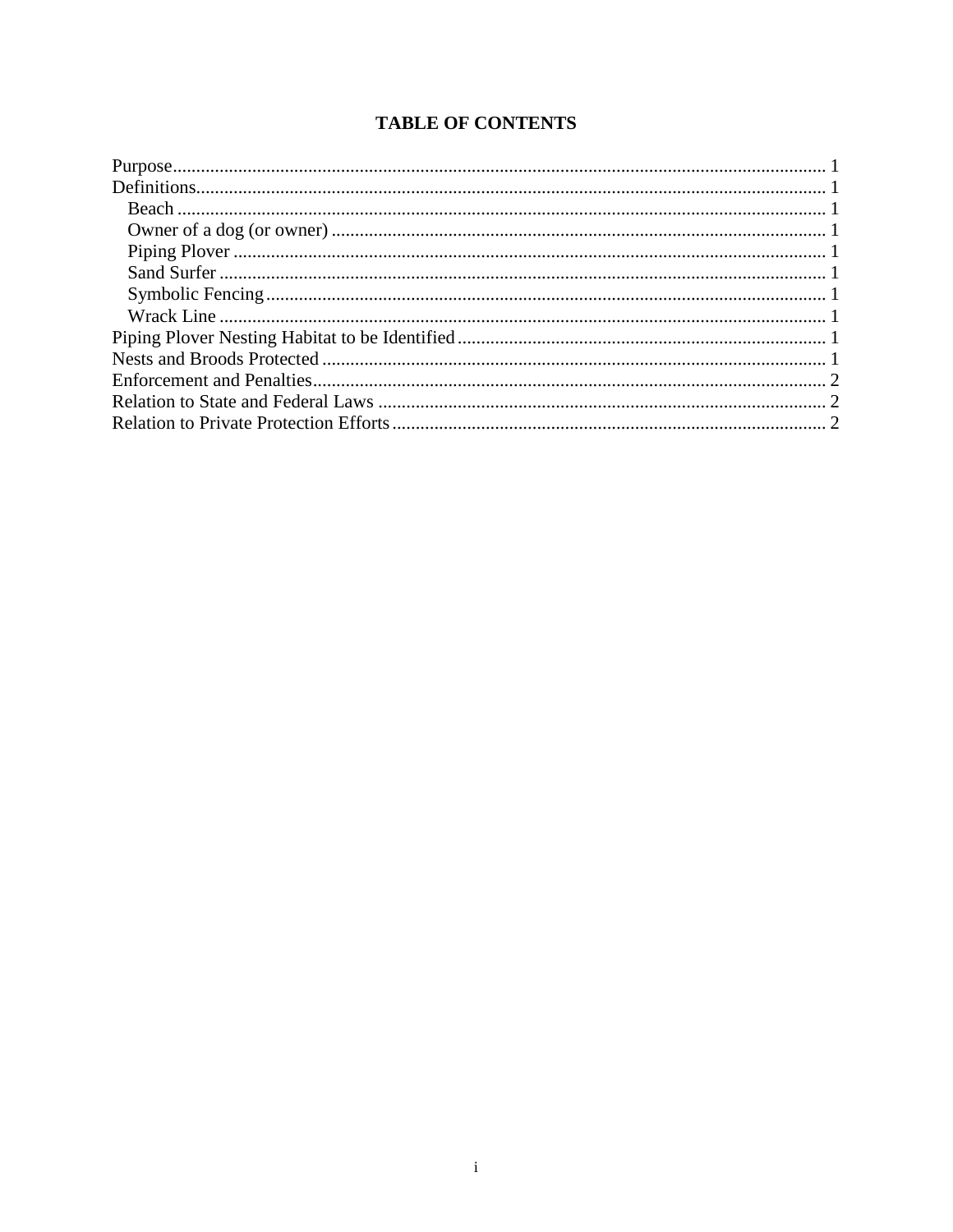#### **CHAPTER 610 TOWN OF SCARBOROUGH PIPING PLOVER PROTECTION ORDINANCE**

#### **1. Purpose.**

<span id="page-2-0"></span>The purpose of this Ordinance is to avoid or minimize adverse effects on Piping Plovers and their young by protecting their nesting, brooding, fledging, roosting and foraging activities on beaches within the Town of Scarborough.

#### **2. Definitions.**

<span id="page-2-2"></span><span id="page-2-1"></span>*Beach* means any beach area within the Town of Scarborough, which is used by the general public.

*Exclosure* means an area from which pedestrians and vehicles are excluded by means of symbolic fencing.

<span id="page-2-3"></span>*Owner of a dog (or owner)* means any person having custody, possession or control of a dog.

<span id="page-2-4"></span>*Piping Plover* means the Atlantic Coast Piping Plover (Charadrius melodus), identified as a threatened species pursuant to the Federal Endangered Species Act of 1973, as amended, 16 U.S.C. §§ 1531 et seq.

<span id="page-2-5"></span>*Sand surfer* means a recreational device consisting of a board on wheels attached to a large kite or sail and propelled by wind power.

<span id="page-2-6"></span>*Symbolic fencing* means one or two strands of lightweight string, tied between posts to delineate areas where pedestrians and vehicles should not enter.

<span id="page-2-7"></span>*Wrack line* means the line of dried seaweed, marine vegetation and other debris left on the beach by the action of the tides.

#### **3. Piping Plover nesting habitat to be identified.**

<span id="page-2-8"></span>On or before April  $1<sup>st</sup>$  of each year, the Town of Scarborough, in conjunction with the Maine Department of Inland Fisheries and Wildlife, the United States Fish and Wildlife Service and/or the Maine Audubon Society, will identify Piping Plover nesting habitat and will mark or arrange for the marking of such habitat with posts and warning signs.

#### **4. Nests and broods protected.**

<span id="page-2-9"></span>When Piping Plover nests are present, the Town of Scarborough, in conjunction with the Maine Department of Inland Fisheries and Wildlife, the United States Fish and Wildlife Service and/or the Maine Audubon Society, will create or arrange for the creation of an exclosure around such nests in accordance with the guidelines of the United States Fish and Wildlife Service and authorization issued by the Maine Department of Inland Fisheries and Wildlife. Once such exclosures have been created, the following prohibitions shall apply:

- (1) No person shall enter into an exclosure, except for wildlife management purposes authorized by the Maine Department of Inland Fisheries and Wildlife or the United States Fish and Wildlife Service.
- (2) No person shall remove or disturb the wrack line located in front of an exclosure located within 330 feet of a Piping Plover brooding site, unless such